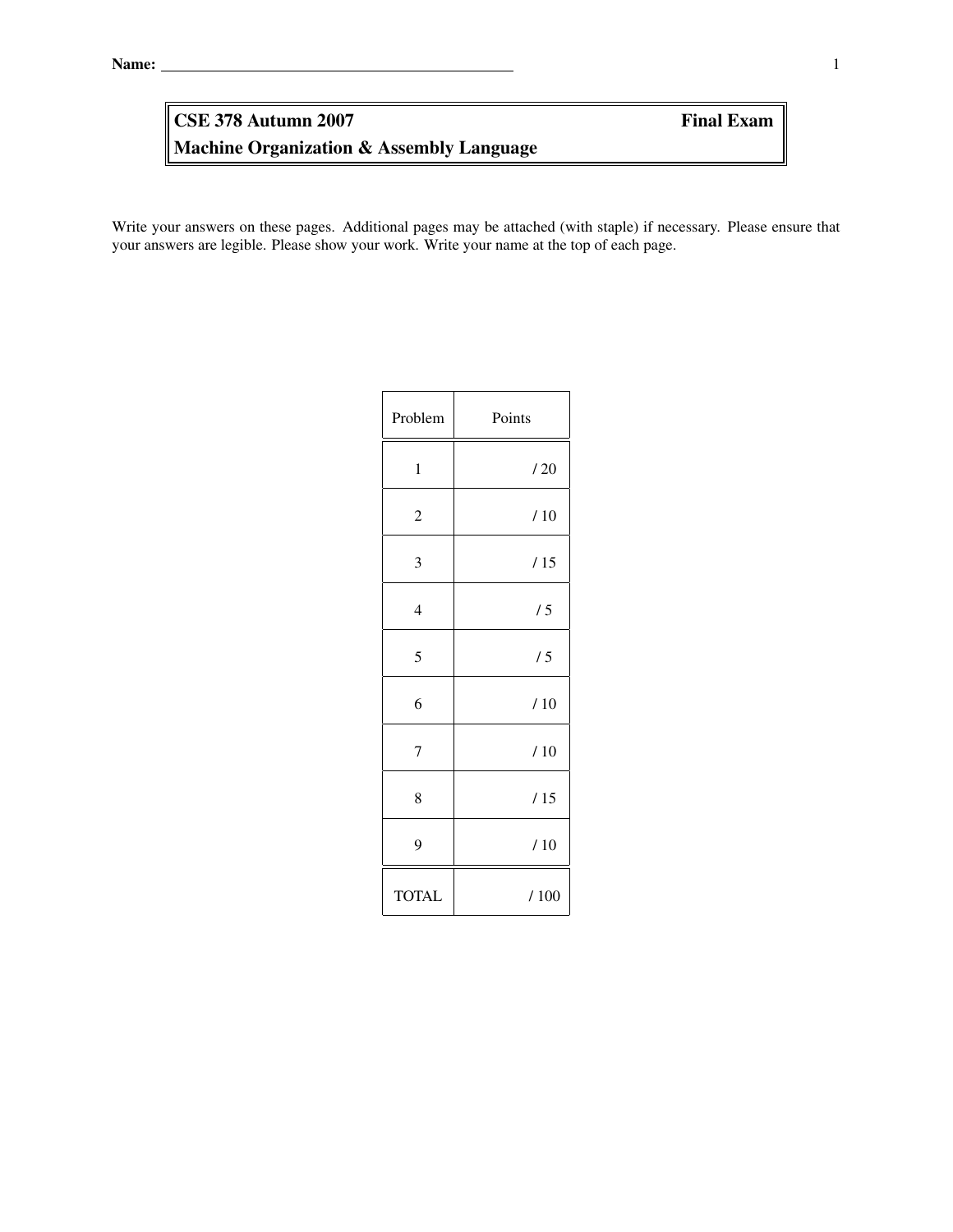#### 1. [20 points] MIPS Assembly Programming

Write two assembly functions: ROT7 that takes a null-terminated string of ASCII characters pointed at by \$a0 and rotates each character by 7 in place and UNROT7, which also takes a null-terminated string of ASCII characters pointed at by \$a0 and *unrotates* each character by 7 in place. You must implement the body of LOOP in the template below.

Here are some example inputs and outputs:

The string ABCDEFGH becomes HIJKLMNO when ROT7 is applied to it.

And the string ABCDEFGH becomes TUVWXYZA when UNROT7 is applied to it.

You may assume that the strings passed to your functions will contain only UPPER CASE LETTERS.

```
ROT7:
   addi $s0, $0, 7 #Set arg for leaf function
   j ROT +Jump to leaf function
UNROT7:
   addi $s0, $0, 19 #Set arg for leaf function
   j ROT #Jump to leaf function
ROT:
   addi $s2, $0, 26
LOOP:
   # constants you may find useful
   addi $v0, $0, 65 # ASCII character code for 'A'
   addi $v1, $0, 90 # ASCII character code for 'Z'
```
DONE: jr \$ra #Return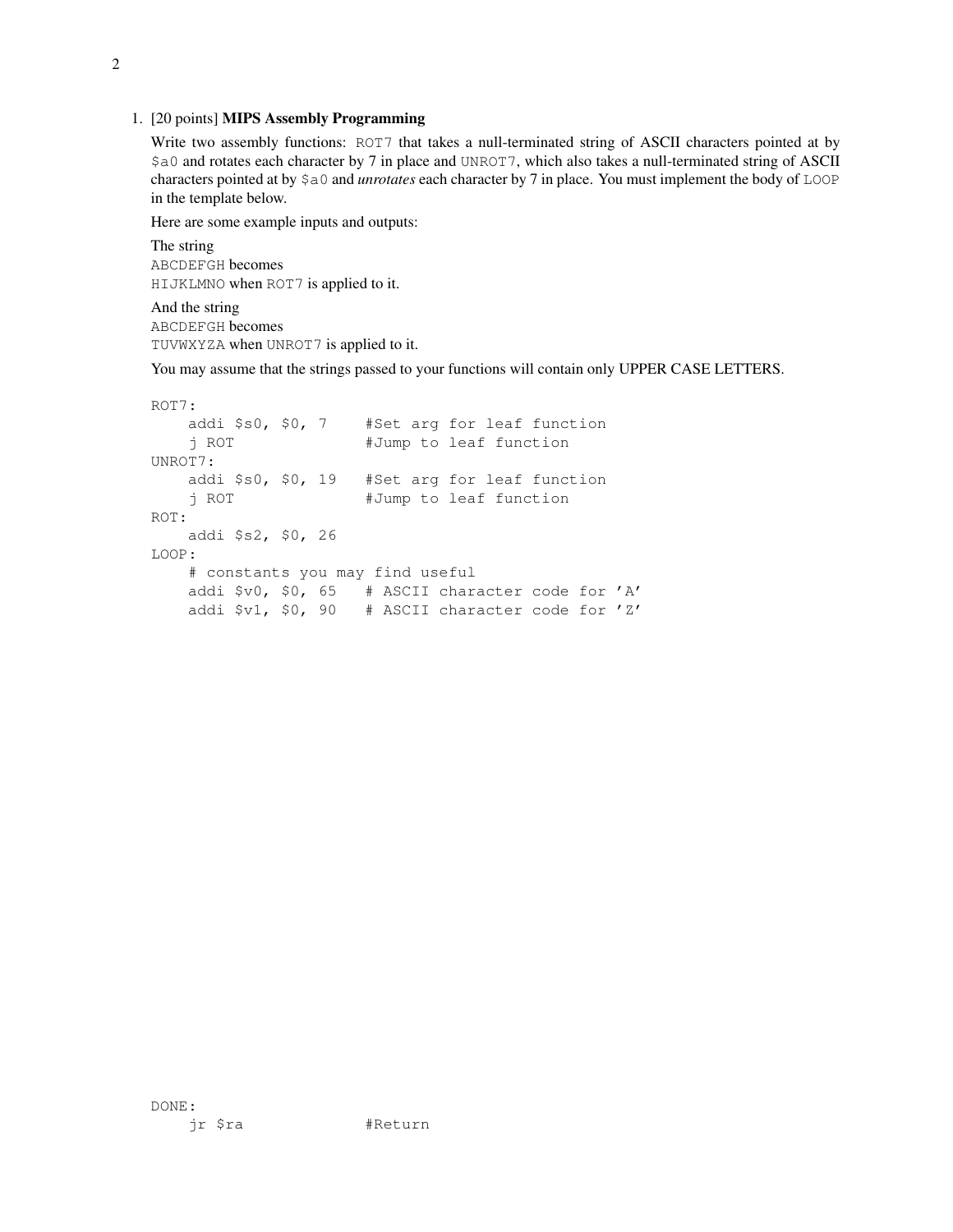# 2. [10 points] Pointers.

```
int areEqual(char a, char b, char c, char d) {
 if ( a == b & b == c & c == d )
    return 1;
 else
    return 0;
}
...
// call site
char a, b, c, d;
int result = areEqual( a, b, c, d );
...
```
Lynn Ucks Hacker, C programmer extraordinaire, heard from a friend that using pointers to pass arguments during a function call (i.e., pass-by-reference) is faster than passing the value itself. Ms. Hacker is considering rewriting the above function areEqual, which is called very frequently in her program, to use pointers instead of passing char's directly.

(a) Rewrite the code above to implement this new pointer-based interface for areEqual. Be sure to change the function as well as its call site.

(b) Assuming that this code runs on a 32-bit architecture, is this a good idea? Why or why not?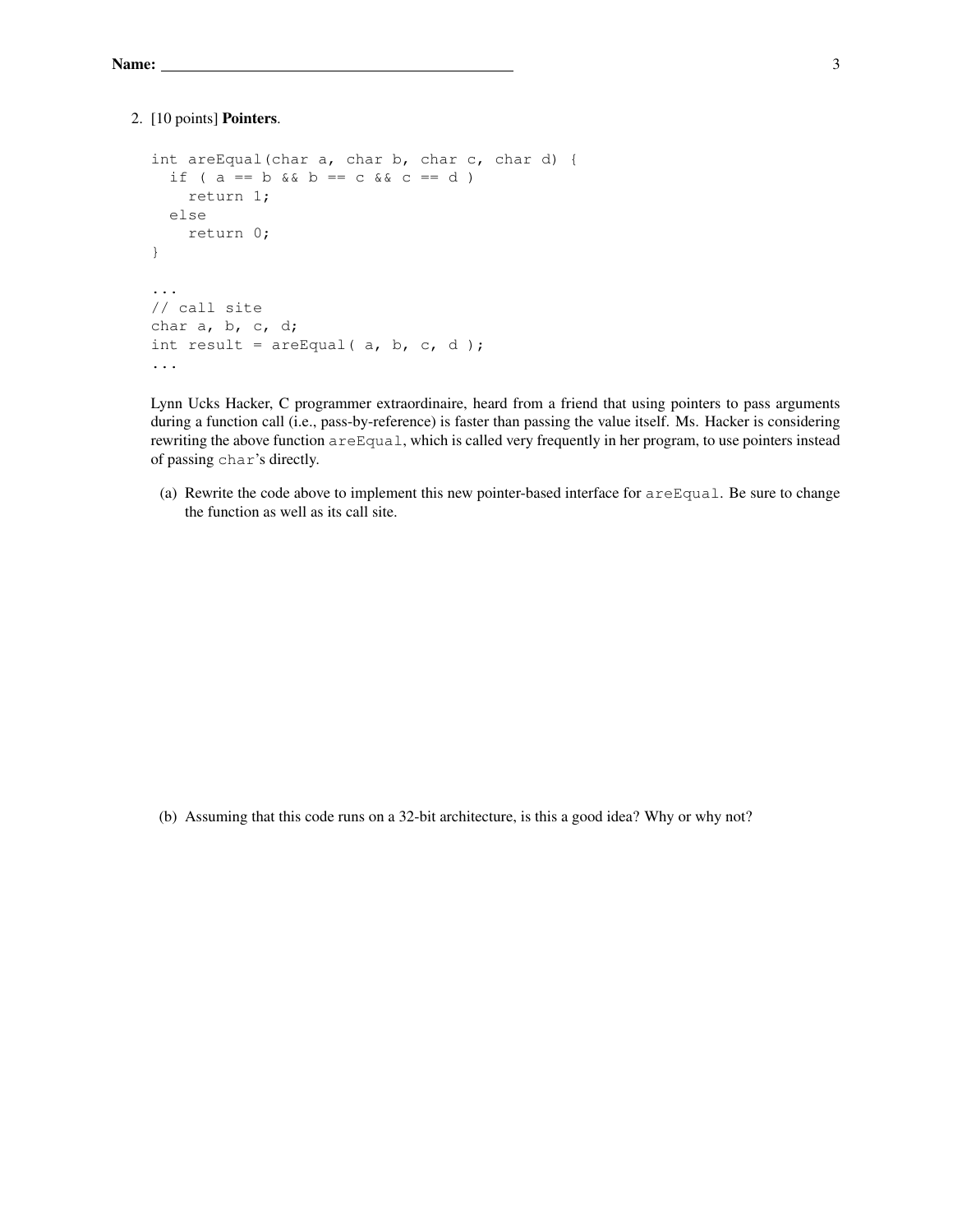# 3. [15 points] Performance

| Instruction Type | <b>CPI</b> | Application | <b>IPC</b> | % Loads/Stores | $%ALU$ ops | % Branches |
|------------------|------------|-------------|------------|----------------|------------|------------|
| load/store       |            |             |            |                |            |            |
| <b>ALU</b>       |            | A           | .8         |                |            |            |
| branch           |            | В           | .667       |                |            |            |

(a) Given the IPC for each application *A* and *B*, and the CPI costs for each instruction type (in the tables above), give a percentage breakdown for each of the instruction types that constitute that application (Note: there are multiple correct answers). Ensure that your percentages sum to 100% for each application. Hint:  $\text{CPI} = \frac{1}{\text{IPC}}$ .

(b) Supposing that the cost of ALU operations is now completely free (i.e., CPI = 0 for ALU ops), what is the speedup for each application? Feel free to leave your answers as fractions.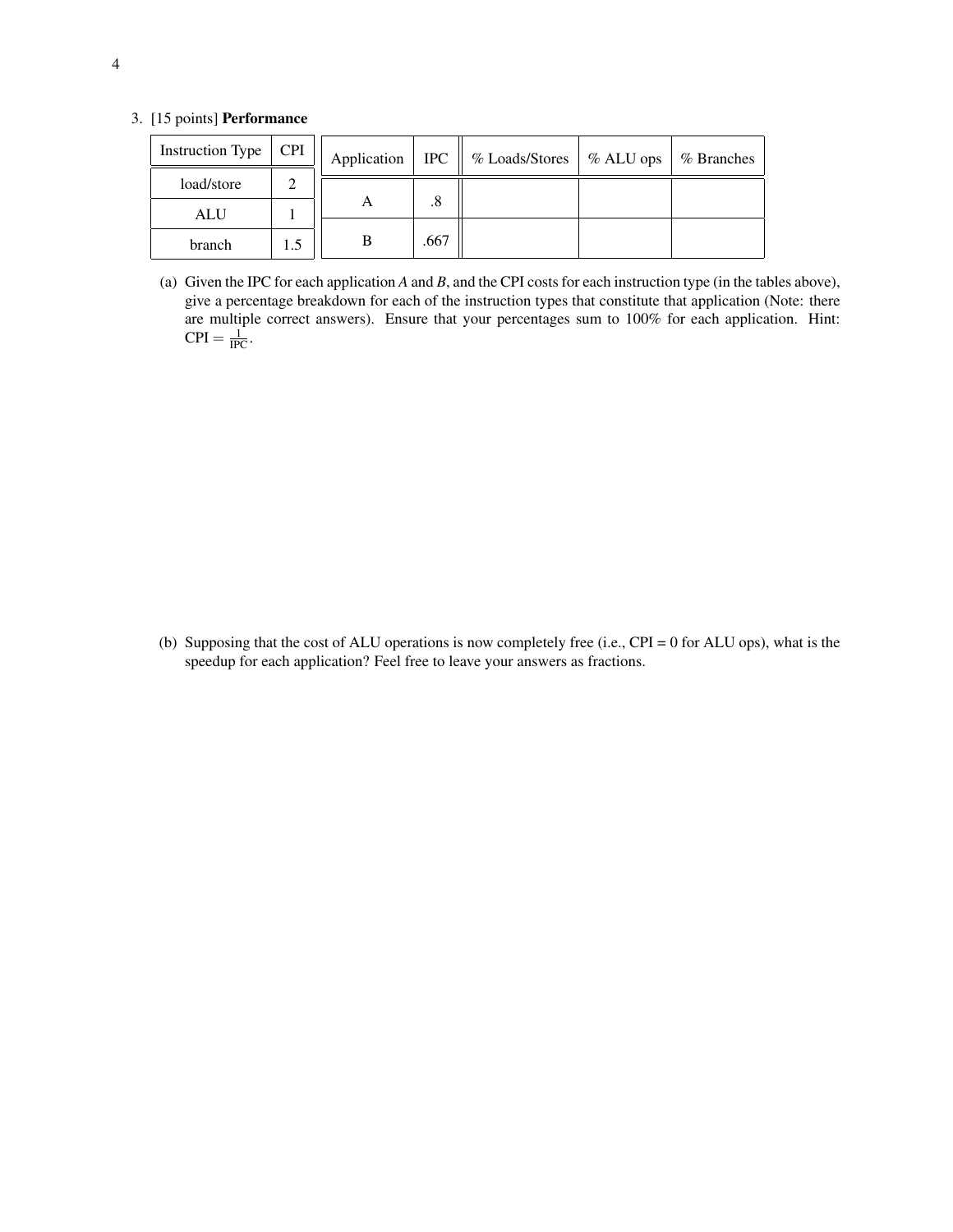# 4. [5 points] Interrupts

Why is it a good idea to use interrupts, instead of polling, for disk-based I/O?

# 5. [5 points] Compiler Optimization

Why might a compiler perform the following optimization?

```
// code before...
for ( j = 0; j < 20; j++)for ( i = 0; i < 200; i++)x[i][j] = x[i][j] + 1;// ...code after
for ( i = 0; i < 200; i++)for ( j = 0; j < 20; j++)x[i][j] = x[i][j] + 1;
```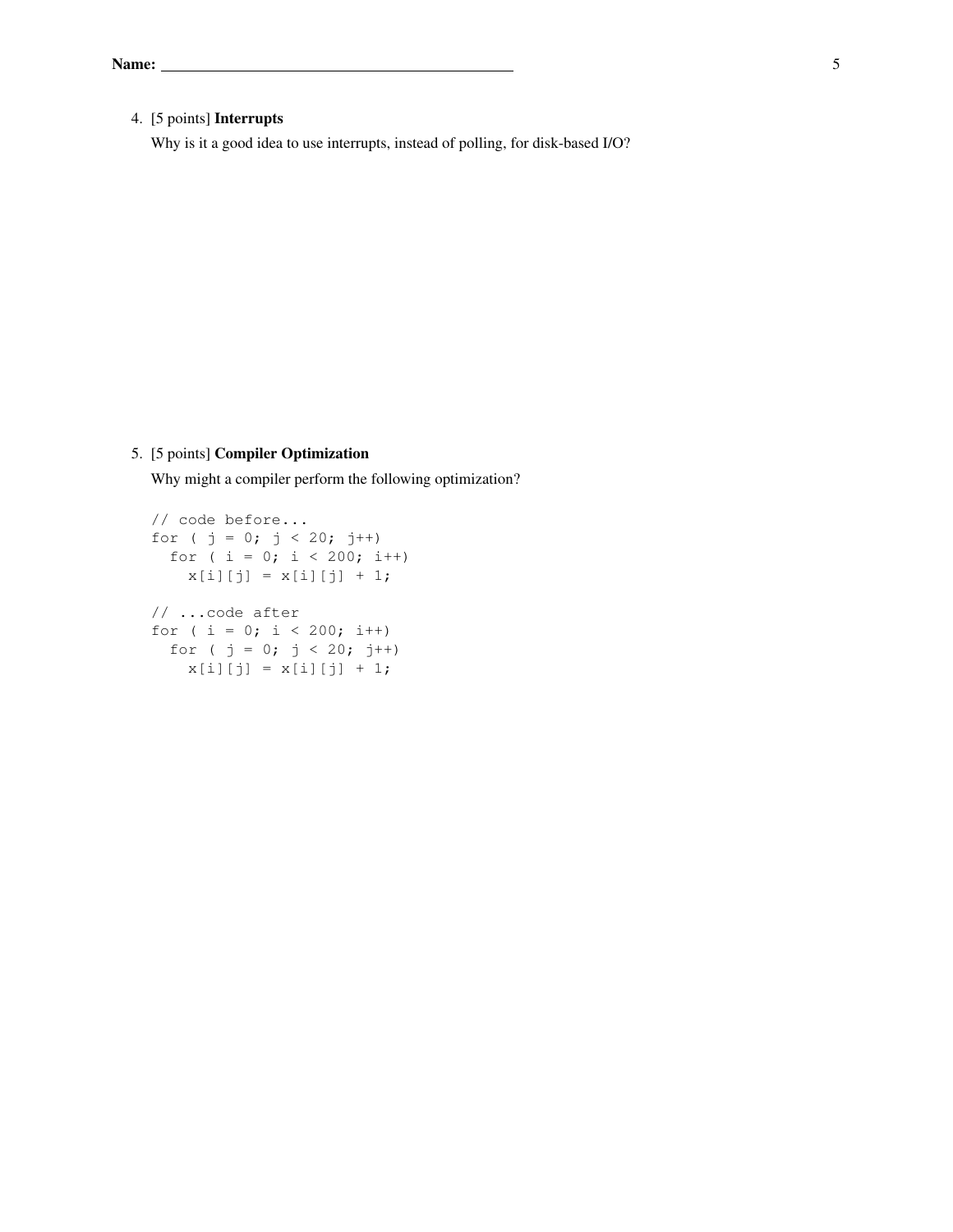# 6. [10 points] I/O



(a) Explain why the buses in the figure above are split into a hierarchy.

(b) In modern PC's the display device interface is also on the Processor-Memory bus. Why is this?

(c) A CPU and memory share a 32-bit bus running at 200MHz. The memory needs 55ns to access a 128-bit value from one address. What is the effective bandwidth?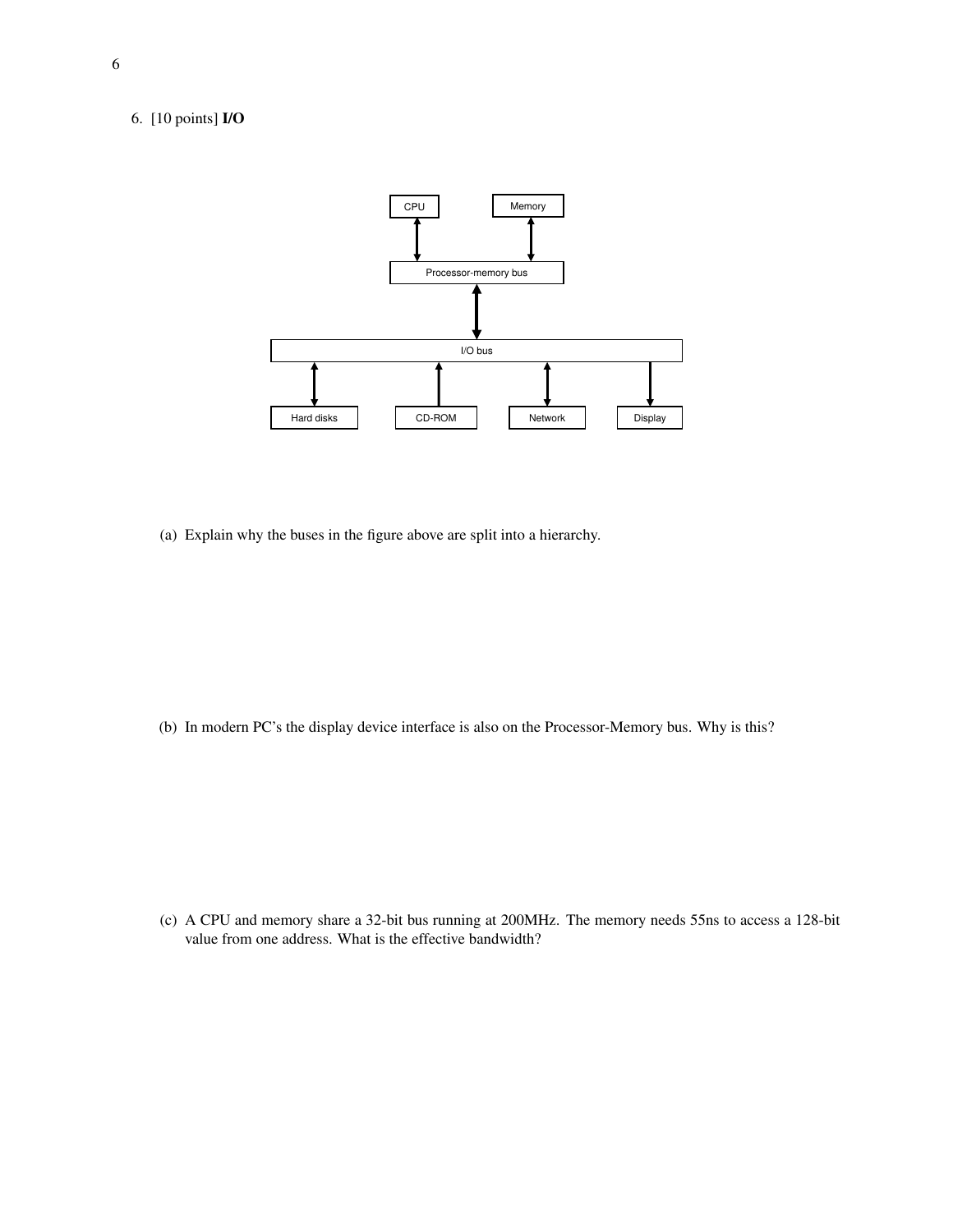#### 7. [10 points] Caching

The following C Program is run (with no optimization) on a processor with a cache that has 8-word (32-byte) blocks, and the cache holds a total of 256 bytes of data. A C int is 1 word in size. You must give your answers *as fractions*, but you can leave them unreduced.

```
int i, j, c, stepsize, array[512];
for ( i = 0 ; i < 100 ; i++) {
 for ( j = 0 ; j < 512 ; j=j + stepsize ) {
   c += array [j] + 17;
 }
}
```
(a) If we consider only the cache activity generated by references to the array, what is the miss rate when the cache is direct mapped and stepsize = 256?

(b) Again considering only the cache activity generated by references to the array, what is the miss rate when the cache is direct mapped but we change stepsize to 255?

(c) Again considering only the cache activity generated by references to the array, what is the miss rate when the cache is *two-way set associative* and stepsize = 256?